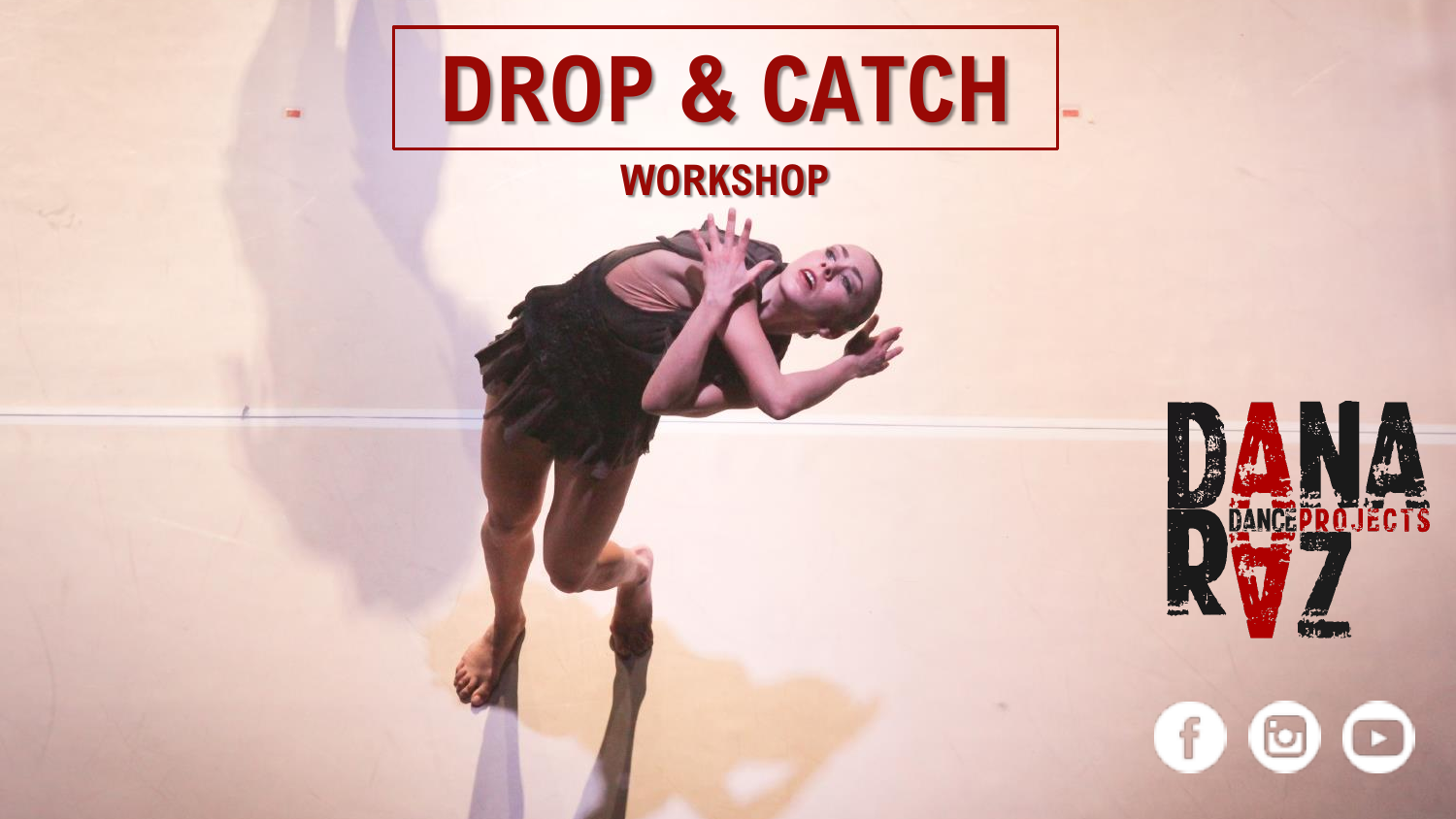## **DANA RAZ**

- Former dancer at: Muza Company, Kibbutz Contemporary Dance Company (Rami Be'er, Itzik Galili, Idan Sharabi…) y Cienfuegos danza.
- Contemporary dance main teacher at the *International Dance Village*.
- Independent creator from 2007: ¨ Man\_o¨, ¨ Wolves¨, ¨Kiluf¨ , ¨Etzem Zar¨, ¨ Tehom¨, ¨ Tesela¨ .
- Founder and director of Dana Raz Dance Projects (2014-2019).
- Teaches workshops all over the world.
- In 2012 was the recipient of the Yair Shapira award for dance, and in 2016recieved the Serondaya De Las Artes award for her innovation in culture.

Press play to discover more about Dana Raz

![](_page_1_Picture_8.jpeg)

Chema Tristan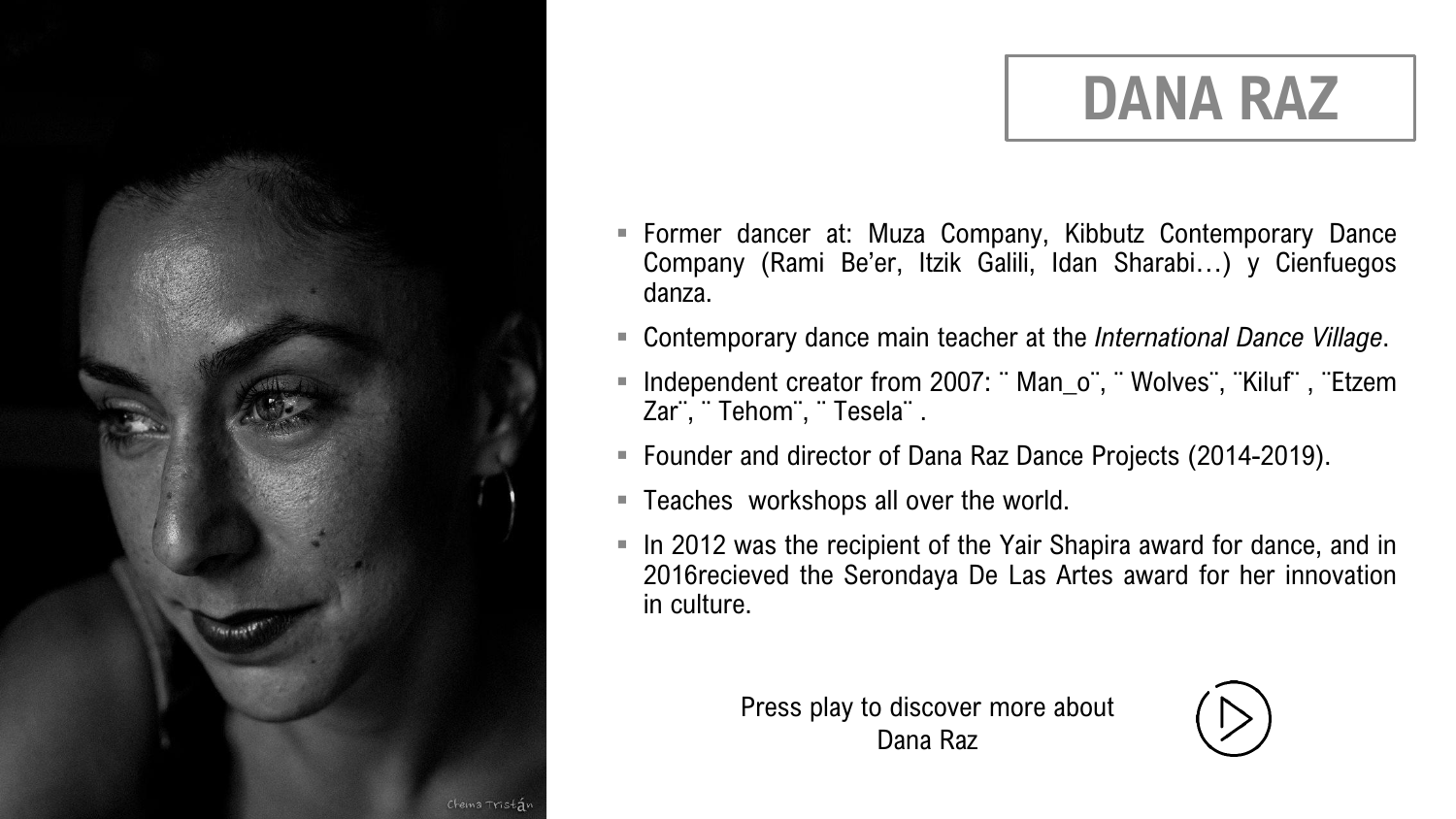![](_page_2_Picture_0.jpeg)

## **METHODOLOGY**

According to the methodology worked by Dana Raz, the base of movement is in the center of gravity of the body. An imaginary point, which in dance terms, we would approximately locate in the abdomen area. That's where the initiation of the movement starts, almost in a circular way; for each outward projection would return to the same point. The methodology is based on classic lines of learning, but it is flexible in order to open a field of alternatives in the investigation of new patterns. Self-control, action-reaction, gravity, release, rhythms etc. Are concepts worked on a stimulation form for the students, searching to connect body and mind with space and the dancer´s own sensations. The discipline, the personal challenge and the solidarity between the dancers, are three essential premises for Dana Raz in the professional formation. Values that lead to a clear improvement in both their technique and their artistic personality.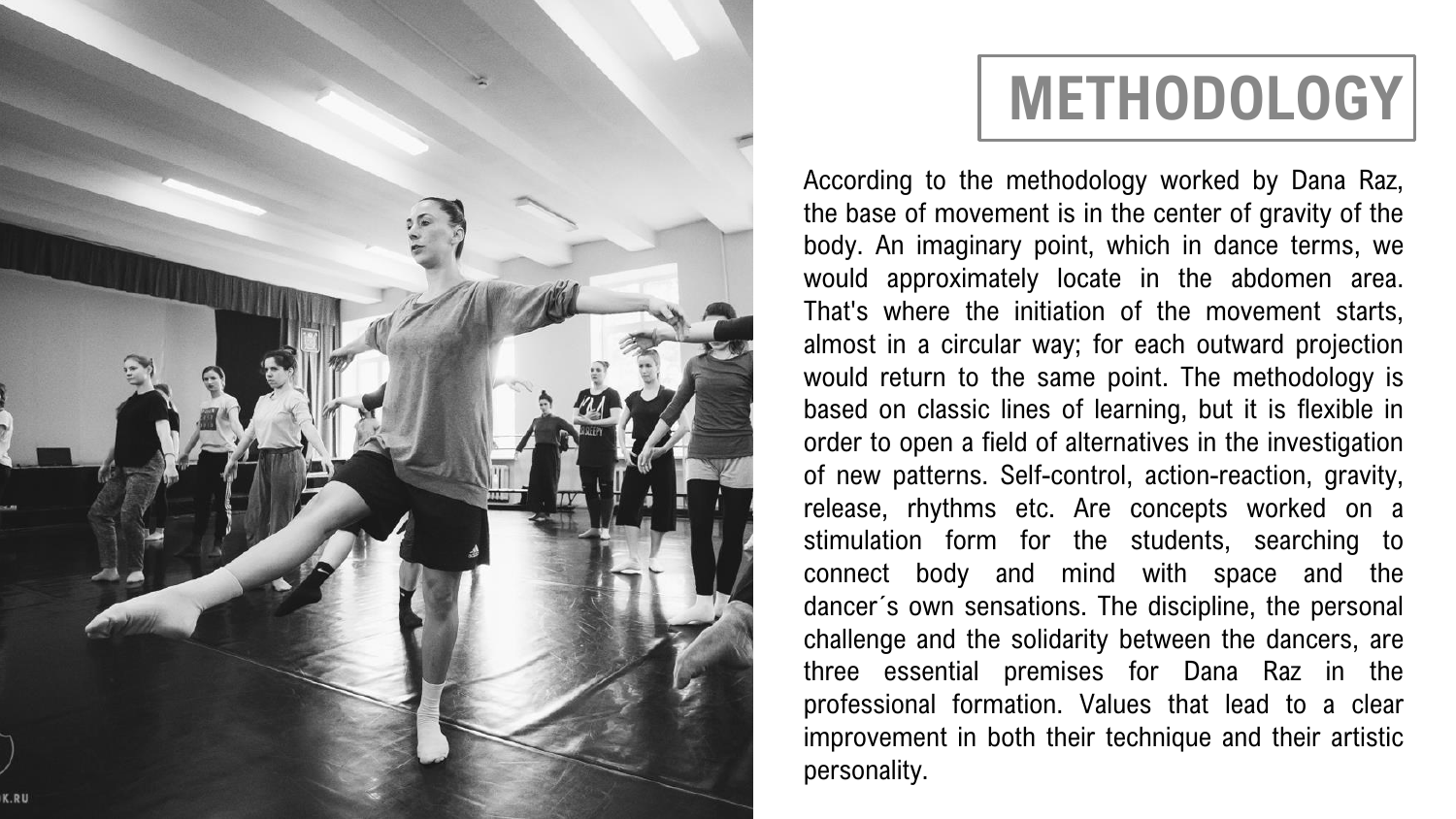- $\blacksquare$  Floor work
- Manipulation, articulation and dissociation of the body.
- **Strength and stamina.**
- **Guided** improvisation directed by images, imagination , textures and sensations.
- Work of gravity; balance and off balance, drop and catch.
- **EX Construction and strengthening of our** center, launch, extension and compactibility, control and release of the body.
- Work in different dimensions, qualities and dynamics.

![](_page_3_Picture_7.jpeg)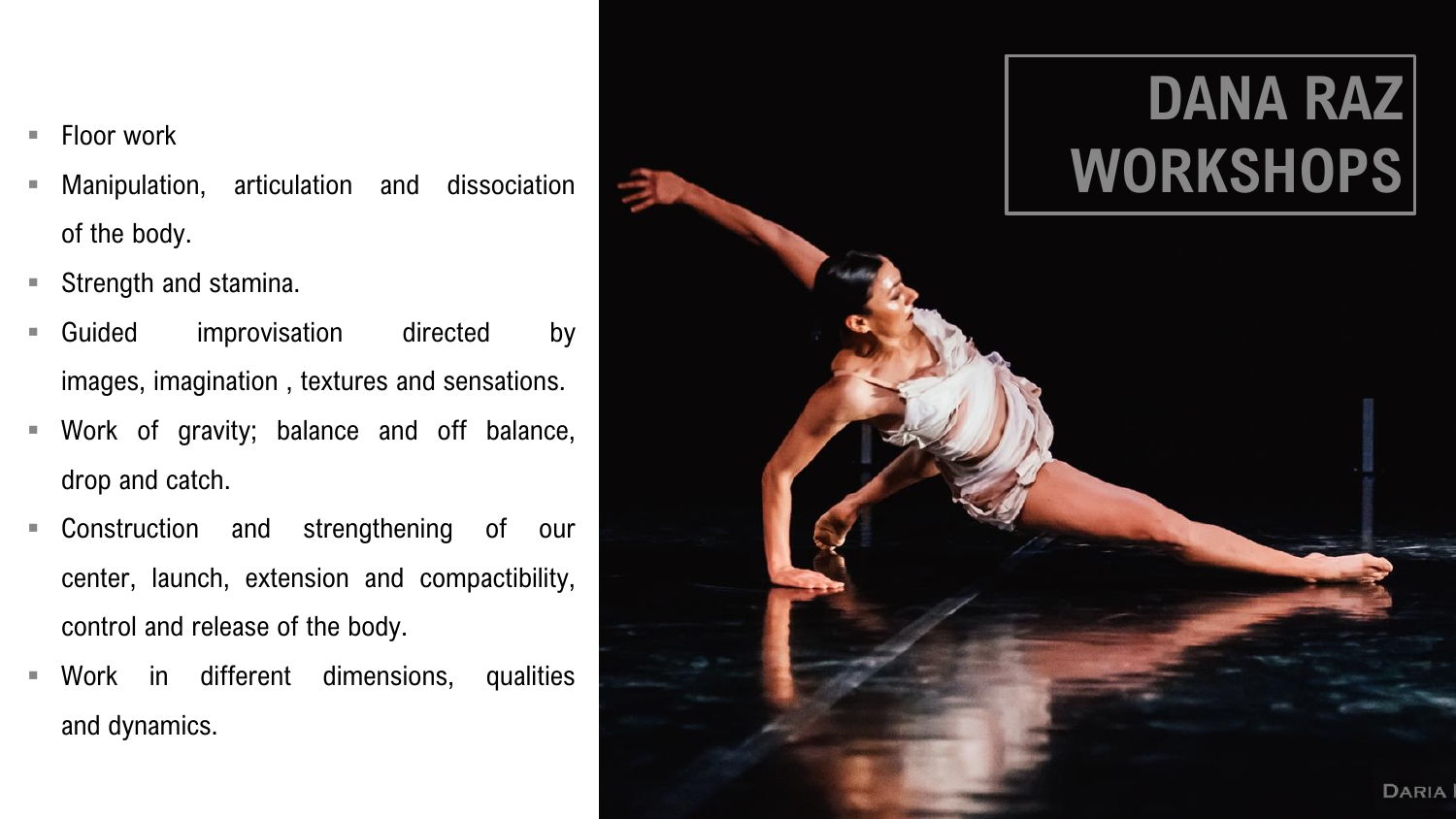- An intensive and intense body work (mental and physical), bringing it to its maximum and beyond.
- Classic ballet technique with different approach and initiation.
- **Repertoire and company language Dana** Raz Dance Projects
- **Techniques of exploitation and use of space.**
- $\blacksquare$  Individual work.
- Work of the creativity of the student and the projection of his figure before audience ( appearance)

![](_page_4_Picture_6.jpeg)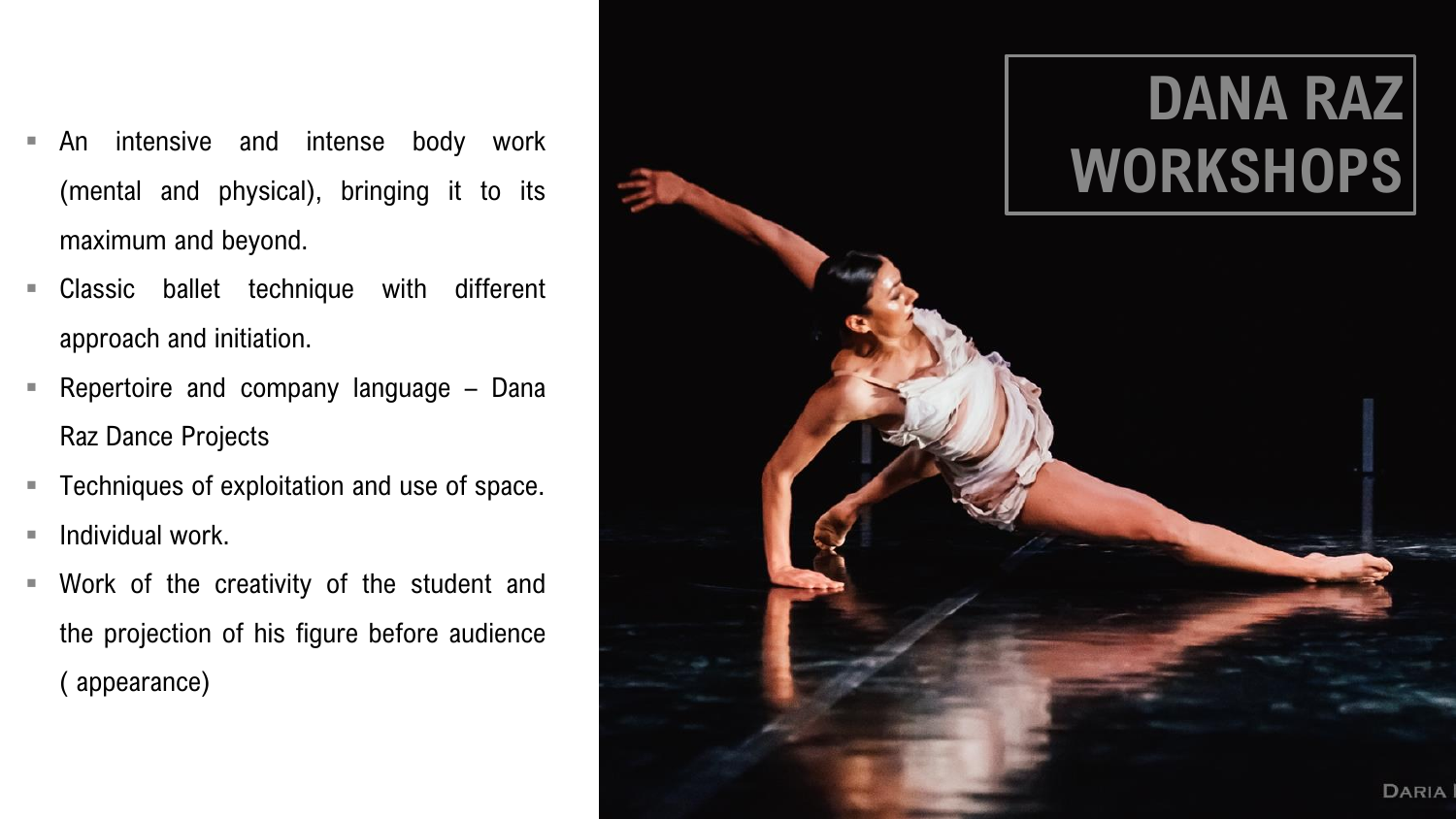![](_page_5_Picture_0.jpeg)

#### **RESULTS**

At the end of the workshop the student will have achieved:

- Improvement of his technique.
- Become familiar with the processes of the professional career.
- New knowledge, experience and stage skills
- New tools, vocabulary and languages.
- Enhance his artistic personality.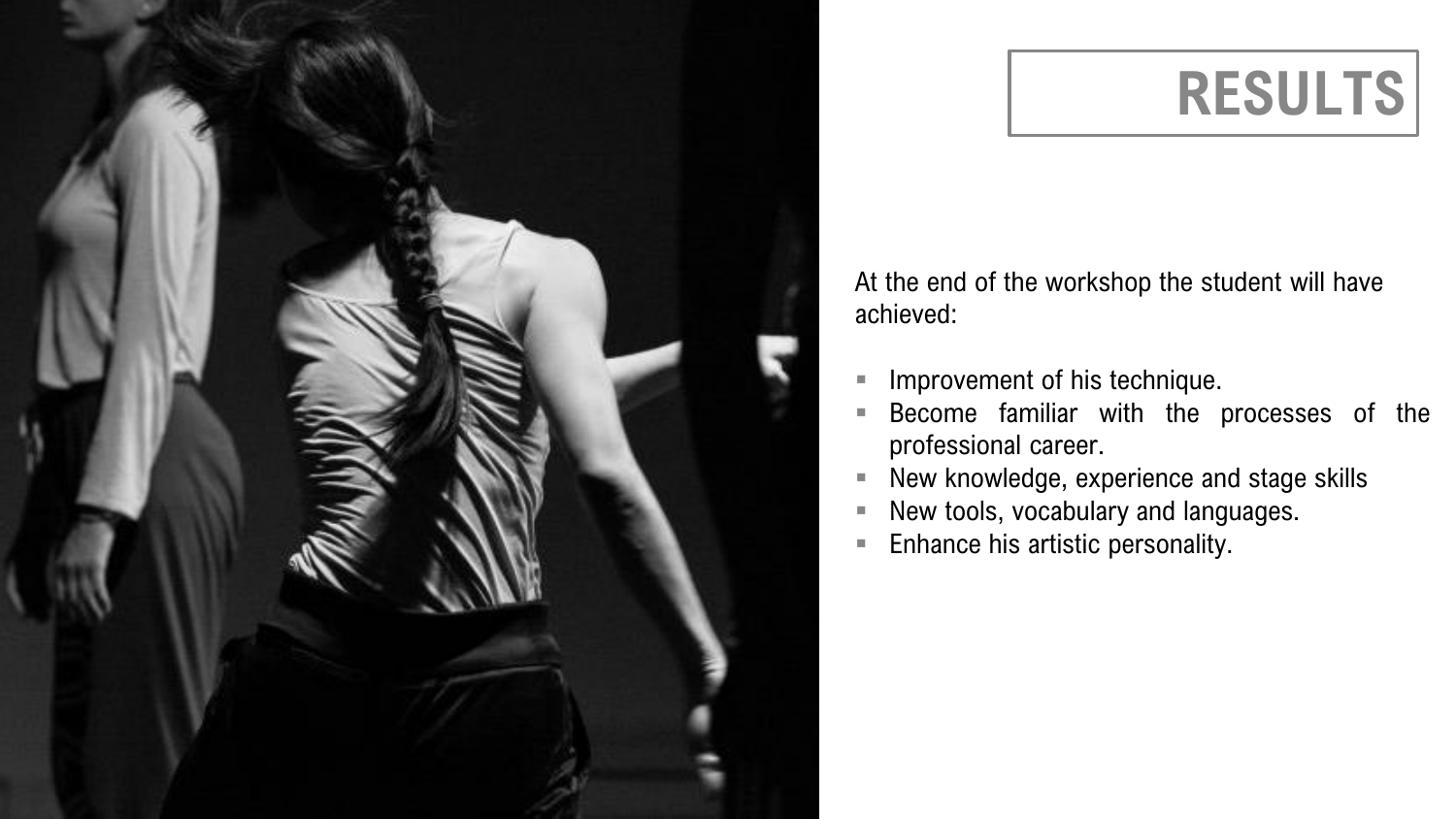![](_page_6_Picture_0.jpeg)

## **CREATION OF AN ORIGINAL PIECE**

Dana Raz also offers the posibility of creating an *ad hoc, an original piece of conemporary dance.*

The viability and the orientation of the creative process must be calculated as the determinats of each case, time of the creating process, number of dancers, length of the piece, etc.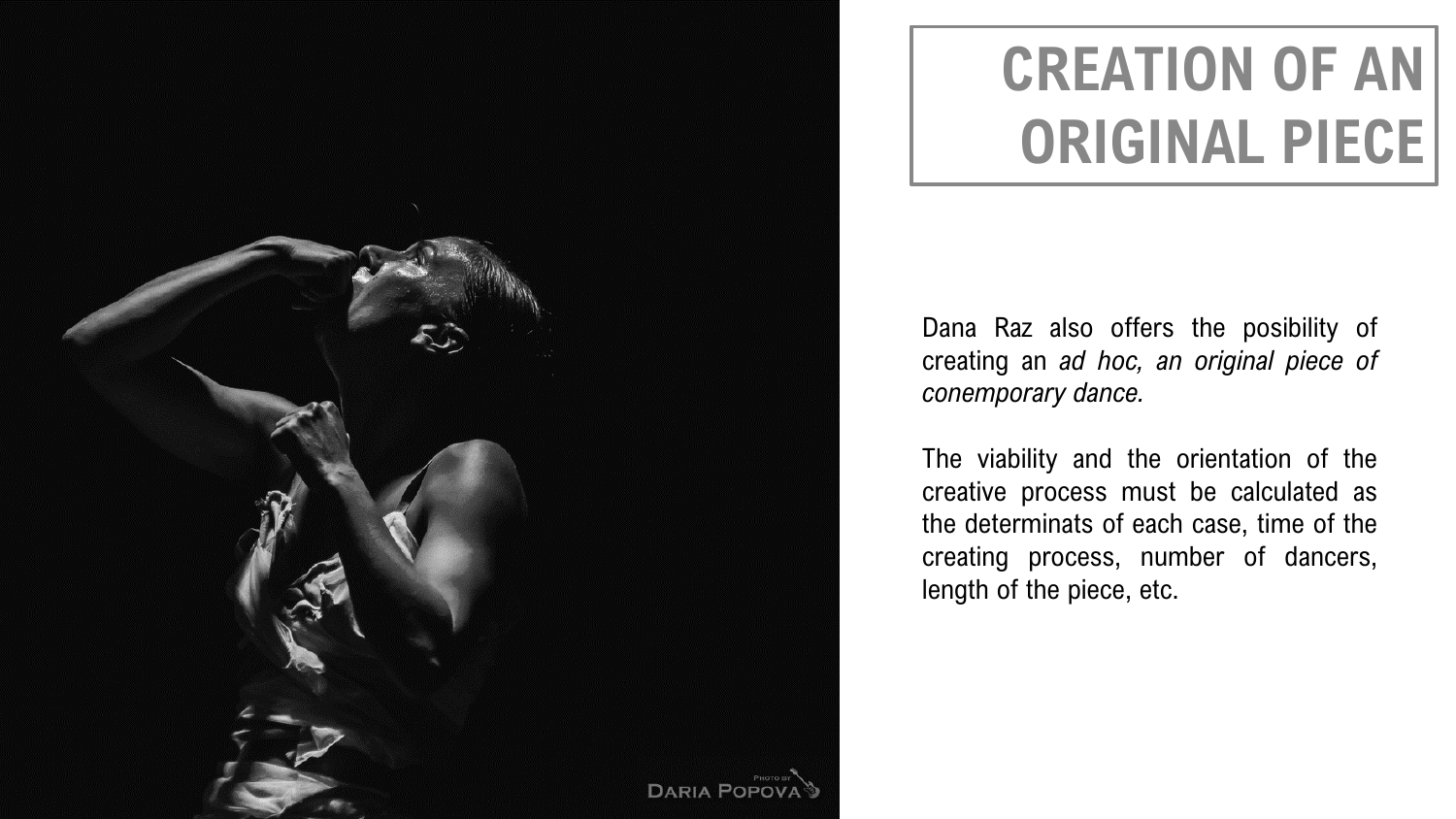![](_page_7_Picture_0.jpeg)

# **TO WHOM IT IS DIRECTED**

- **Professionals.**
- Semi professionals.
- **Dance formation programs students.**
- **Dance academies students**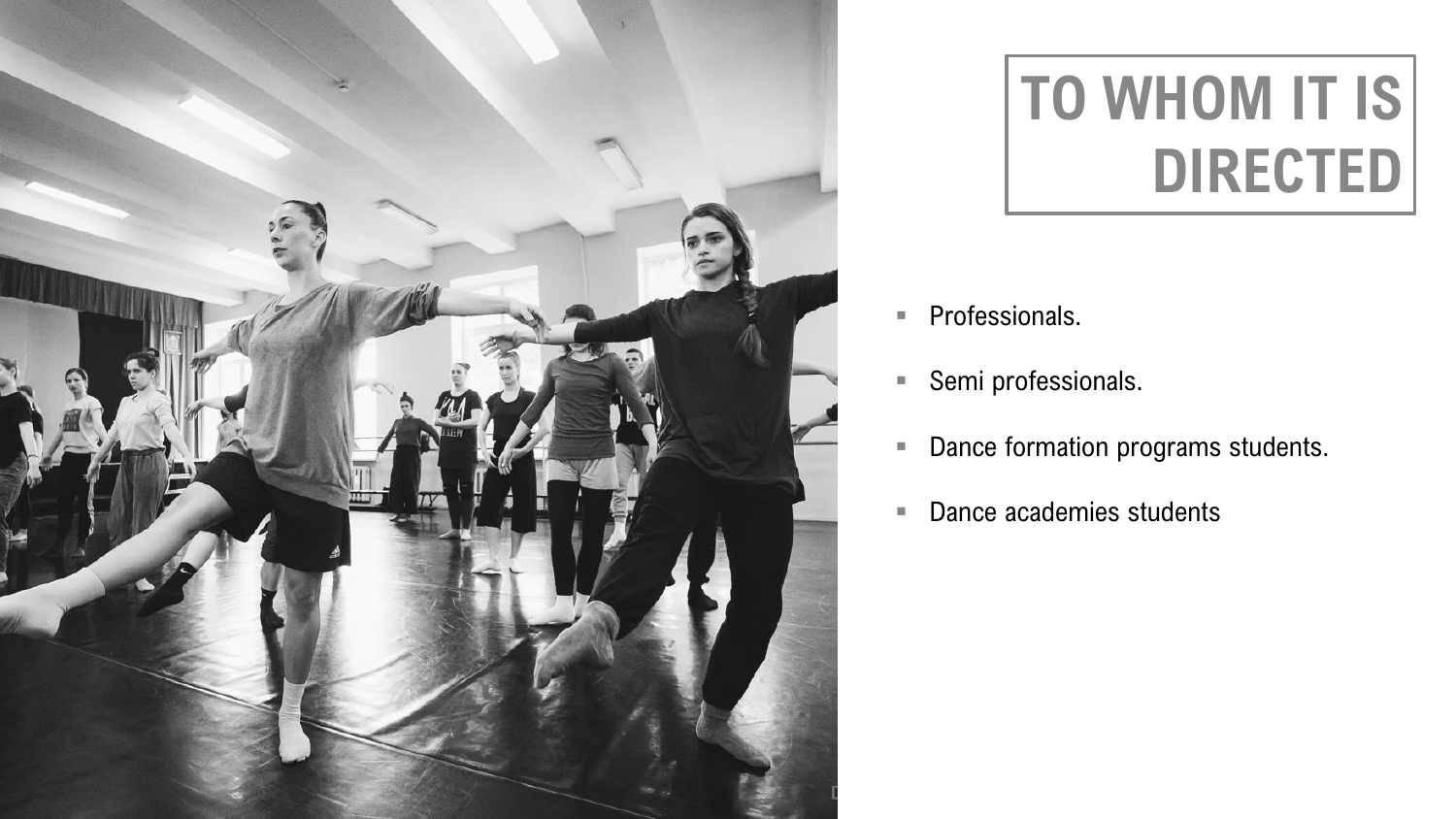- Initiation level: 2h to 2.30h
- $\blacksquare$  Intermediate level: 3h.
- **Professionals (or semi): 3/5 hours.**

\*The durations offered are estimated. Each course can have some particular characteristics and the duration can be adjusted. The important thing is to take to the limit the absorption capacity of the students, both physical and mental, looking for individual challenges, but never overcoming borders that lead to frustration.

![](_page_8_Picture_4.jpeg)